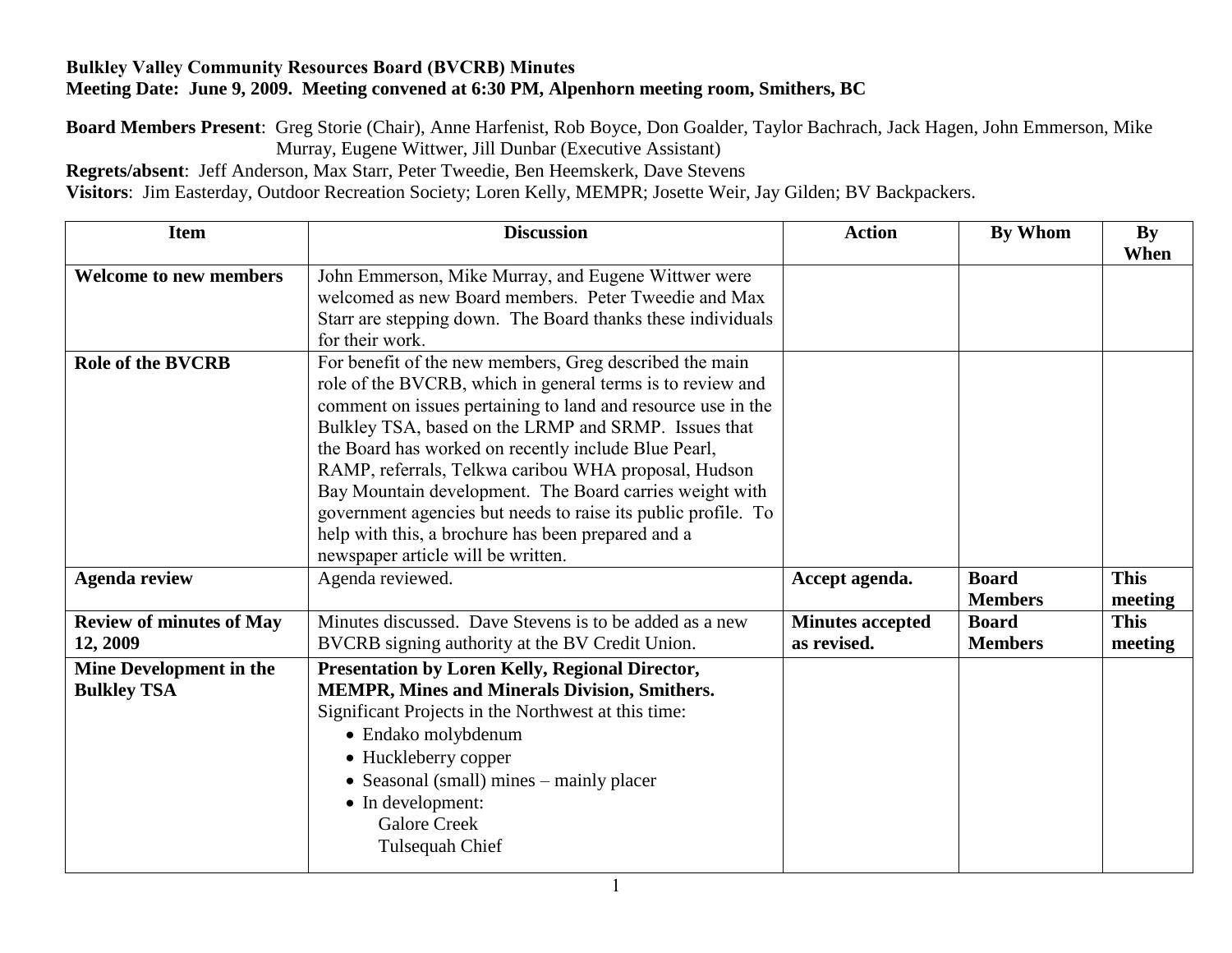| <b>Item</b>                | <b>Discussion</b>                                                                                                           | <b>Action</b>         | <b>By Whom</b> | <b>By</b> |
|----------------------------|-----------------------------------------------------------------------------------------------------------------------------|-----------------------|----------------|-----------|
|                            |                                                                                                                             |                       |                | When      |
|                            | <b>Ruby Creek</b>                                                                                                           |                       |                |           |
|                            | • Over 100 exploration projects                                                                                             |                       |                |           |
|                            | Mine approval process: The steps are tenuring; exploration;                                                                 |                       |                |           |
|                            | development; production; and closure and final reclamation                                                                  |                       |                |           |
|                            | as per the chart provided by Loren. Discussion: Is there any                                                                |                       |                |           |
|                            | obligation to monitor, following final reclamation? Loren –                                                                 |                       |                |           |
|                            | yes there is, for example Bell Copper at Granisle will be                                                                   |                       |                |           |
|                            | doing aquatic effects monitoring this year in Babine Lake,                                                                  |                       |                |           |
|                            | and this will carry on for 100 years. Some "orphaned and                                                                    |                       |                |           |
|                            | abandoned" mines which were closed prior to establishment                                                                   |                       |                |           |
|                            | of the reclamation bonding requirements are being                                                                           |                       |                |           |
|                            | monitored.                                                                                                                  |                       |                |           |
|                            | <b>Presentation by Josette Weir, BV Backpackers: Public</b>                                                                 |                       |                |           |
|                            | consultation regarding mining projects.                                                                                     |                       |                |           |
|                            | Josette has had a few instances where she thought that public                                                               |                       |                |           |
|                            | information regarding mining activity was not available or                                                                  |                       |                |           |
|                            | adequate. She encountered ATV traffic while hiking in<br>Babine Provincial Park. She also found wires at entrance to        |                       |                |           |
|                            |                                                                                                                             |                       |                |           |
|                            | the parking area and was not aware of the induced                                                                           |                       |                |           |
|                            | polarization work going on or whether it was safe to cross or<br>not. As well, Cronin Mountain is designated as a hazardous |                       |                |           |
|                            | area and in her opinion members of the public should be                                                                     |                       |                |           |
|                            | aware of potential water quality issues at Cronin Creek.                                                                    |                       |                |           |
|                            | Josette requests that there be a means of informing the                                                                     |                       |                |           |
|                            | public of mining activity or effects so that trips to the                                                                   |                       |                |           |
|                            | backcountry can be planned with this in mind.                                                                               |                       |                |           |
|                            | Discussion: Loren – doesn't have the resources to create a                                                                  | <b>Discuss public</b> | Greg           |           |
|                            | website. The BVCRB or another agency such as the MLA's                                                                      | information           |                |           |
|                            | office or the Town of Smithers could consider being the                                                                     | dissemination with    |                |           |
|                            | conduit for such information. Perhaps recreation clubs                                                                      | <b>Loren Kelly</b>    |                |           |
|                            | could chip in to fund such a project. Greg will discuss more                                                                |                       |                |           |
|                            | extensively with Loren.                                                                                                     |                       |                |           |
| Subcommittee               | 1. Recreation                                                                                                               |                       |                |           |
| Reports/Issues/Corresponde | <b>RAMP completion:</b> The project committee has met twice.                                                                |                       |                |           |
| nce                        | Terms of reference may be complete following the next                                                                       |                       |                |           |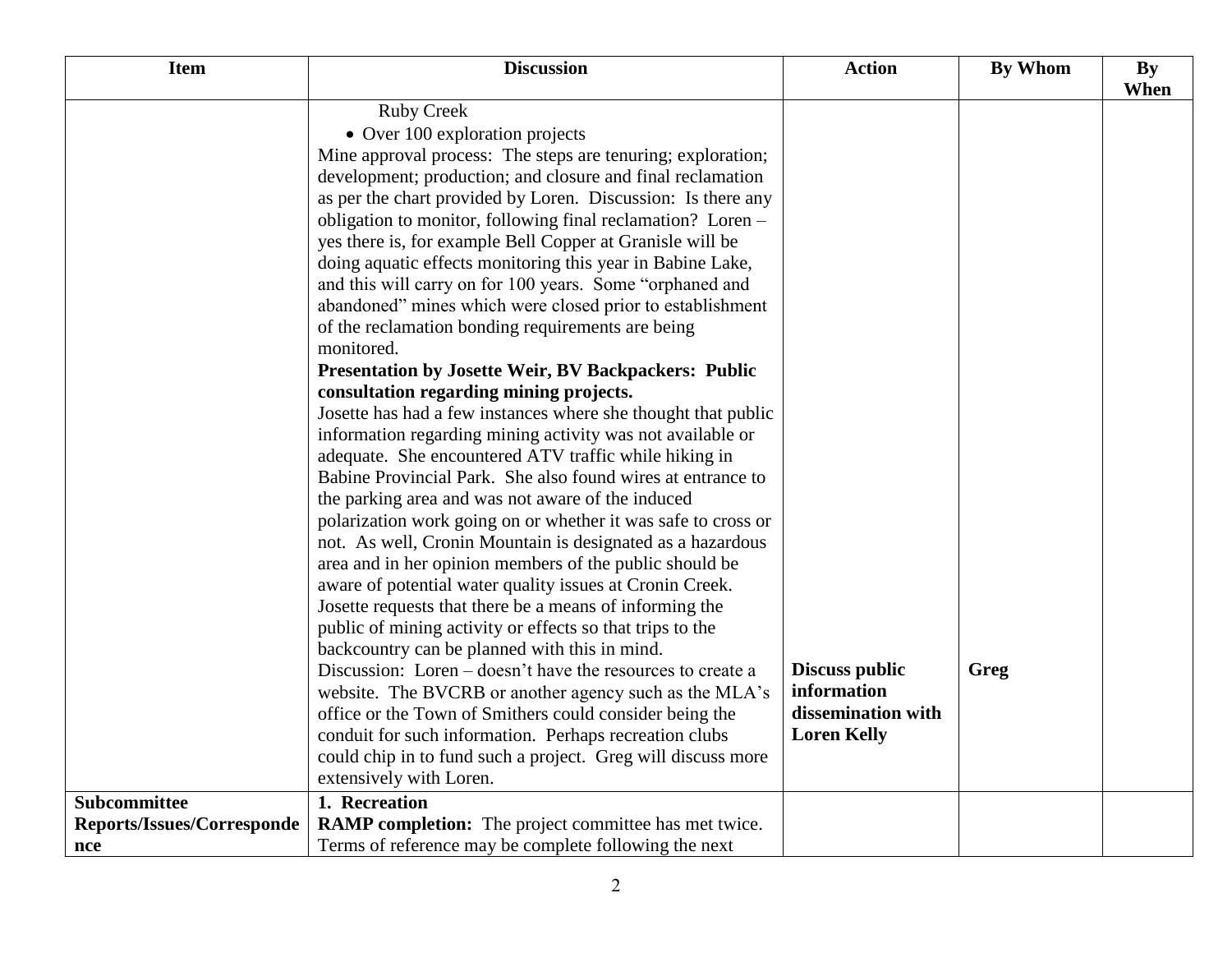| <b>Item</b> | <b>Discussion</b>                                                                                                                                                                                                                                                                                                                                                                                                                     | <b>Action</b>                                              | <b>By Whom</b>          | By   |
|-------------|---------------------------------------------------------------------------------------------------------------------------------------------------------------------------------------------------------------------------------------------------------------------------------------------------------------------------------------------------------------------------------------------------------------------------------------|------------------------------------------------------------|-------------------------|------|
|             | meeting.<br><b>Job Opportunities Program recreation proposals:</b> Four<br>proposals have been submitted, with two approved to date.<br>Anne - this is a piecemeal approach which goes against our<br>goal of developing an overall plan. Greg – the projects are<br>suitable and the money is there. However, we should review<br>to ensure that they are consistent with the LRMP.                                                  | <b>Review projects for</b><br>consistency with<br>the LRMP | <b>Board</b><br>members | When |
|             | 2. Forestry, Range and Agriculture<br>Telkwa Caribou Wildlife Habitat Area proposal:<br>Proposal has been amended to include additional no-harvest<br>area. Boundaries must be finalized and analysis of effect on<br>long-term timber supply must be completed. If an LRMP<br>amendment is needed in order to maintain the 10% budget,<br>public review might be required. Board will review once the<br>analysis becomes available. |                                                            |                         |      |
|             | 3. LWBC Referrals and Land Tenures<br>Anne Hetherington has suggested that a more collaborative<br>approach to referrals would be effective. However, the<br>BVCRB would not want to lead this. This is government<br>responsibility and government agencies should be working<br>towards this. No action on the part of the BVCRV required<br>at this time.                                                                          |                                                            |                         |      |
|             | 4. Water and Fish<br>No new business.                                                                                                                                                                                                                                                                                                                                                                                                 |                                                            |                         |      |
|             | 5. Monitoring and Land Use Plans<br>The BVCRB has given support towards two initiatives: An<br>application for funding from the Community Adjustment<br>Fund, for MapChat, BVSC community assets, RAMP, and<br>the BV Community Server, by the BV Research Centre; and<br>a proposal to the Future Forest Ecosystem Scientific Council<br>to cover the "Framework for Climate Change in Northwest"<br>BC" from Erin Hall.             |                                                            |                         |      |